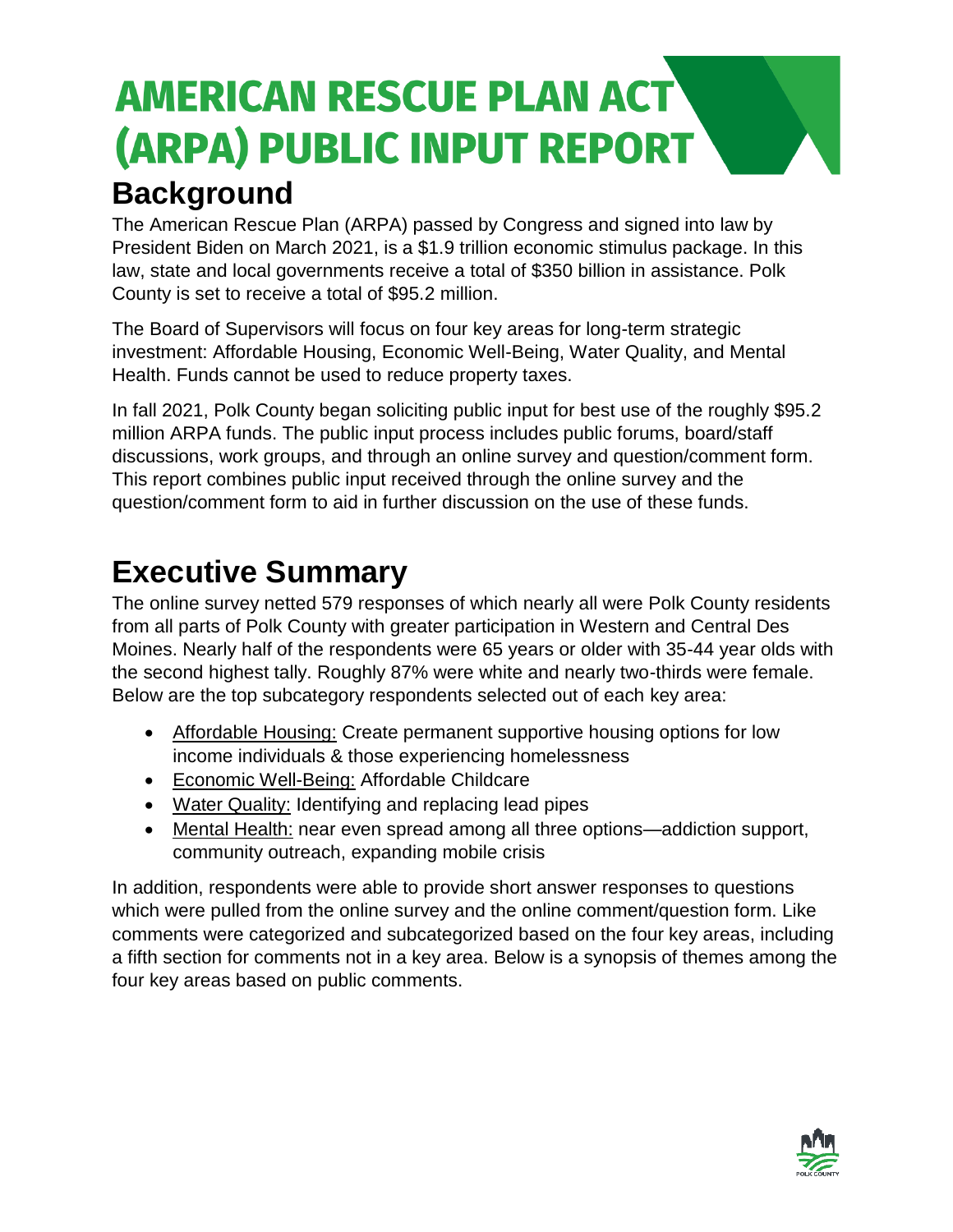# **AMERICAN RESCUE PLAN ACT** (ARPA) PUBLIC INPUT REPORT

### **Affordable Housing**

- Increasing affordable housing/rental units for lower- to middle-income earners— Focusing on 30-50% area median income (AMI), working folks where market rate rents are too high.
- Housing disparities and inequities with a focus on marginalized individuals— Programs that are fair to everyone, extra assistance or housing programs for migrants, people of color, disabled people, and people who are undocumented, single mothers
- Seniors—property tax freeze or reduction, help with energy bills, home maintenance, more affordable 55+ rental units
- Weatherization, energy, home improvements—energy efficiency retrofits & upgrades and home repair through grants or forgivable loans
- Homelessness—Build tiny homes, public housing, permanent shelter with treatment
- Eviction Prevention/Rental Assistance—Emergency rent payment program, legal representation for those facing eviction
- Affordable Housing Developers—Encourage and fund more building of affordable housing
- Education—Home financing, maintenance education
- Direct Payment/Excluded Worker Fund—Direct payments to those who may not have received stimulus payments

#### **Economic Well-Being**

- Help marginalized/impoverished/most in need/living on the margins—provide economic relief, support, and programs to those most in need
- Direct Payments/Excluded Worker Fund/Essential Worker Pay/Wages—Direct payments to those who may not have received stimulus payments, workers who lost money during the shutdown, those who still can't return to work now, monthly checks
- Nurses—Invest in nursing workforce with training, wrap-around support, scholarships, living stipends
- Seniors—home repair, lawn/snow services, increased food benefits, healthcare/prescription assistance
- Workforce/Training/Schooling—Reduce barriers for immigrants & refugees, create job opportunities for previous offenders to reduce recidivism, return to work assistance & programs, education for the underserved
- Small Business—Business incubator systems for non-white and low-income, grants for small businesses

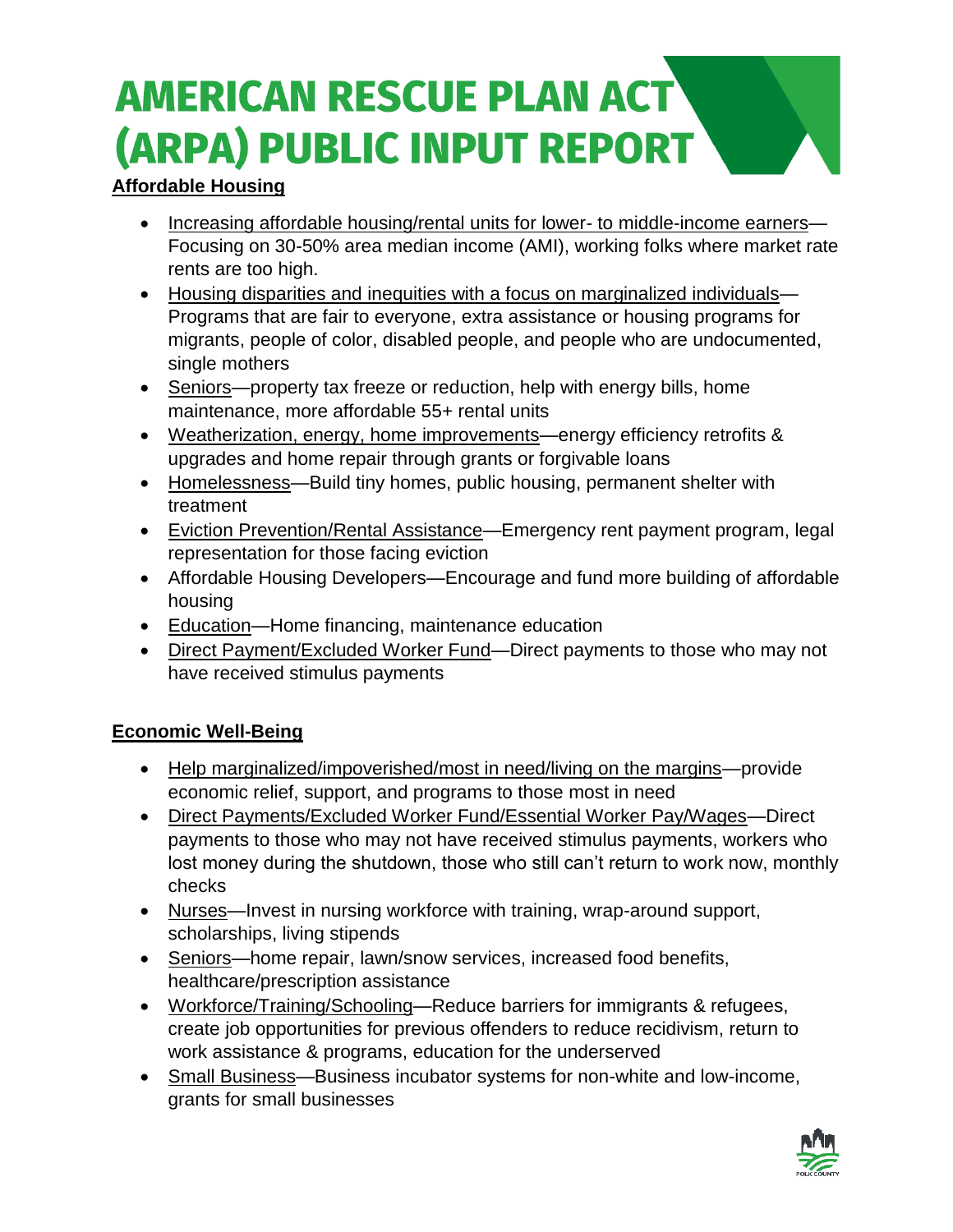## **AMERICAN RESCUE PLAN ACT** (ARPA) PUBLIC INPUT REPORT

- Children-Childcare assistance, public childcare program, assistance for marginalized children
- Food—better, healthier food options

### **Water Quality**

- Buffer Zones/Watershed/Agricultural Practices—Create buffer strips, wetlands, fund changes in agricultural practices that lead to water quality improvements
- Safe Drinking Water—extra attention on water quality for marginalized, no cost home water testing and solutions, assure sufficient supply during drought years
- Flood Mitigation—flood preparedness and prevention
- Infrastructure—Sewer maintenance, green infrastructure for more resiliency in the face of increased flooding
- Education—public awareness, legislature education

#### **Mental Health**

- Increase mental health professionals through scholarships/training—Increase the number of bilingual and culturally competent mental health professionals with a scholarship program that includes a living stipend with requirement to work in Polk County, focus on minorities
- Youth—mental health services for those in K-12 and child care, suicide prevention, adolescent addiction, subsidize therapists for public schools, affordable/obtainable/accessible childcare and mental health care.
- Mobile Crisis/Police—Send mental health service professional to mental health crises, not police officers, training police to better handle and recognize mental health crises, reallocation of police funds
- Mental Health Resources Accessibility/Outreach/Public Education—Unable to find reliable and professional resources for counseling, public education to remove stigma, local hotlines, free/low cost counseling support, expand services
- Substance/Drug Abuse Treatment—Dedicated residential facilities for long-term intensive intervention, reduce homelessness through supportive mental health care and drug addiction treatment centers, invest in harm reduction for drug users
- Seniors—Services for older adults, those specifically for isolated seniors affected by the impact of COVID-19.